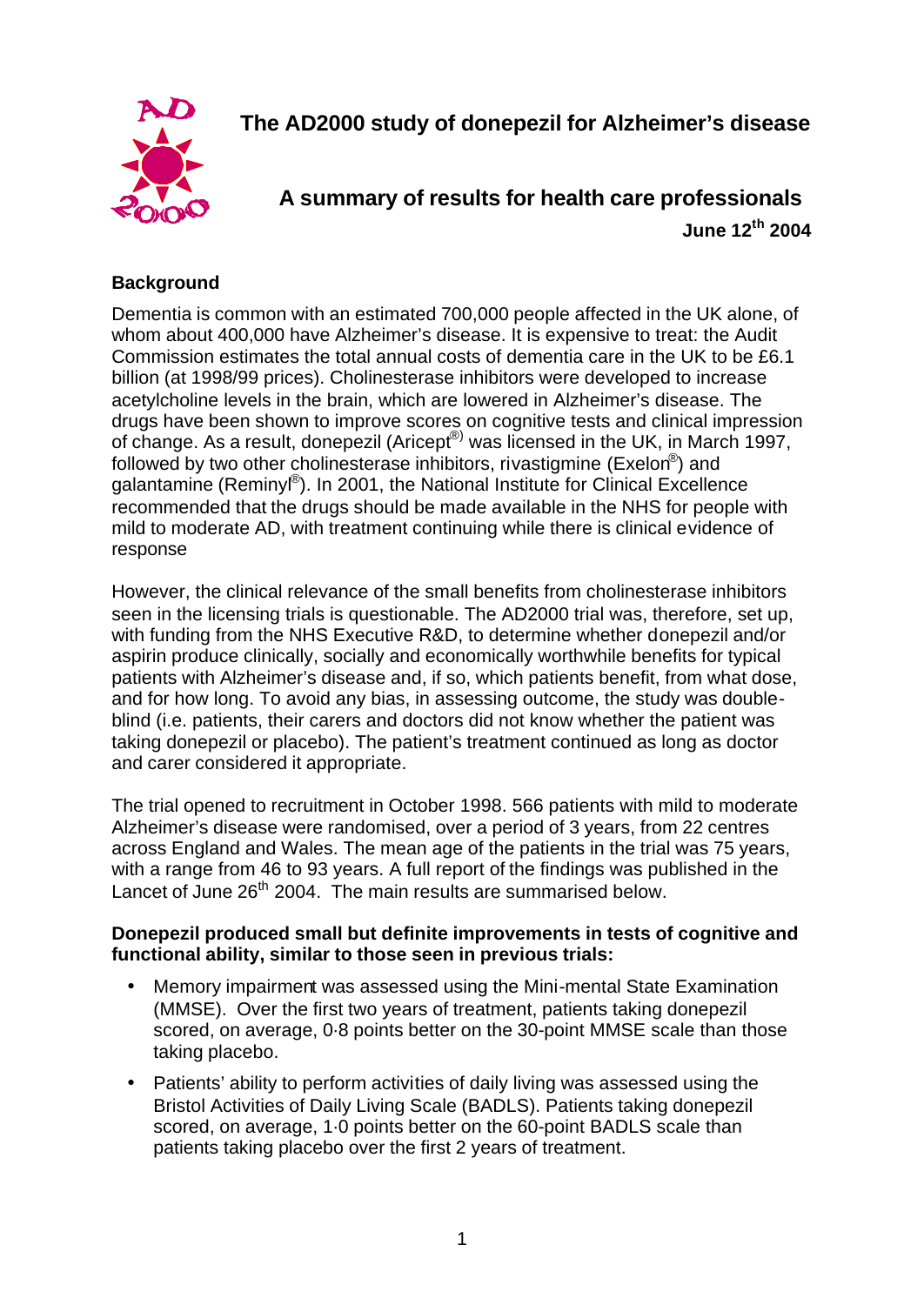#### **But, there was no significant delay in entry to institutional care or progress of disability, the two primary outcome measures:**

- There was no significant delay in entry to institutional care: 42% of patients taking donepezil were in permanent care at three years compared to 44% of patients taking placebo.
- The BADLS was used to specify a second 'progression of disability' primary outcome measure defined by loss of either 2 out of 4 'basic', or 6 out of 11 'instrumental', activities of daily living. These criteria represented an increased level of dependency that would require substantial increases in caregiver time. Taking donepezil did not delay patient's progress to this level of disability. At 3 years 58% of patients taking donepezil, and 59% of patients taking placebo had reached this increased level of disability.

## **No statistically significant improvement in any other outcome measures:**

- Taking donepezil did not affect the frequency or severity of the behavioural and psychological problems associated with dementia. The Neuropsychiatric Inventory (NPI) was used to assess the patient's behavioural and psychological problems. Patients scored 0.3 points better with donepezil than placebo on the 144-point NPI scale.
- The high levels of depression/anxiety symptoms experienced by carers of patients with Alzheimer's disease were not improved by donepezil. The level of depression/anxiety was measured using the General Health Questionnaire (GHQ30). The carer's of patients taking donepezil scored, on average, 0·3 points better on this 30-point scale than carers of patients taking placebo.
- Taking donepezil did not reduce patients' NHS or social service care requirements. Costs of paid care (e.g. hospital stays, GP visits, visiting nurses, social workers but excluding the cost of donepezil) were £2,842 per year for patients taking donepezil and £2,344 per year for patients taking placebo.
- Taking donepezil did not significantly reduce the time unpaid carers, e.g. family, friends and neighbours, spent actively caring for the patient (average of 11 minutes less per day with donepezil), or in supervising the patient (22 minutes less with donepezil).
- There were no significant differences seen between patients taking 5mg or 10mg of donepezil, on any measures assessed in the trial.
- No subgroup of patients could be identified who derived greater or lesser benefit from donepezil. Patient characteristics such as age, genetic make-up, severity of disease, other co-existing illnesses, or measurements of response after 12 weeks of treatment cannot be used to target treatment at patients more likely to derive benefit from donepezil.

## *Interpretation of these results*

Donepezil treatment of Alzheimer's disease does not significantly delay patient's progress to a higher level of disability, or delay entry to institutional care. It does not reduce the costs or burden of caring for patients with Alzheimer's disease, or affect the frequency and severity of behavioural and psychological problems associated with dementia. 10mg donepezil is no better than 5mg donepezil, and it is not possible to target treatment at groups of patients who are more likely to benefit from